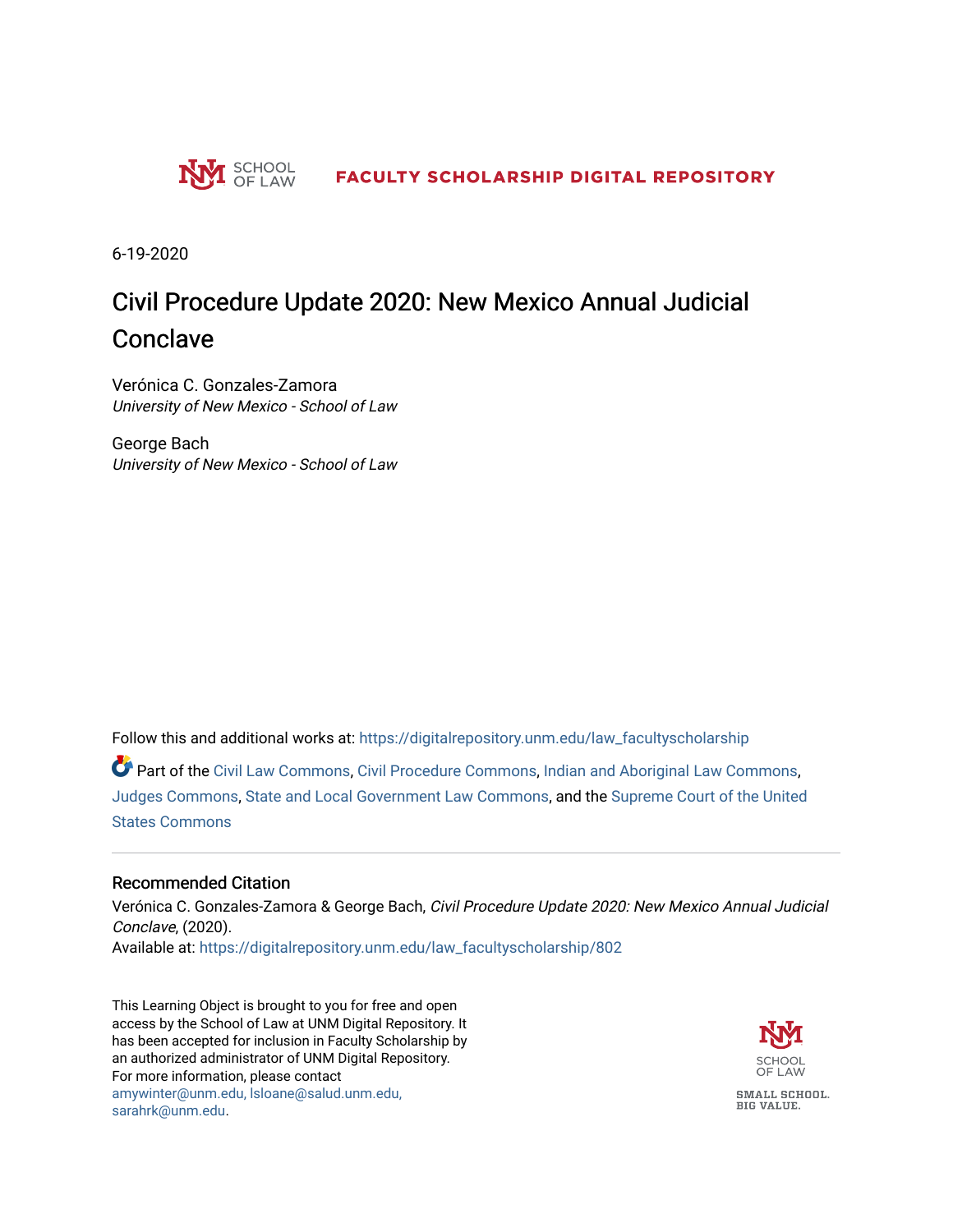# **CIVIL PROCEDURE UPDATE 2020**

newmexico mra guardianship amendments nec **GS** rules <sup>'il</sup>immunity ٦, **Andrew September 1976**<br> **Andrew September 1976**<br> **Andrew September 1976** rocedure trcn injunction ppeals of removal<br>dismiss<sup>L</sup> jurisdiction briefing

> **June 19, 2020 New Mexico Online Judicial Conclave** Associate Professor George Bach Assistant Professor Veronica C. Gonzales-Zamora UNM School of Law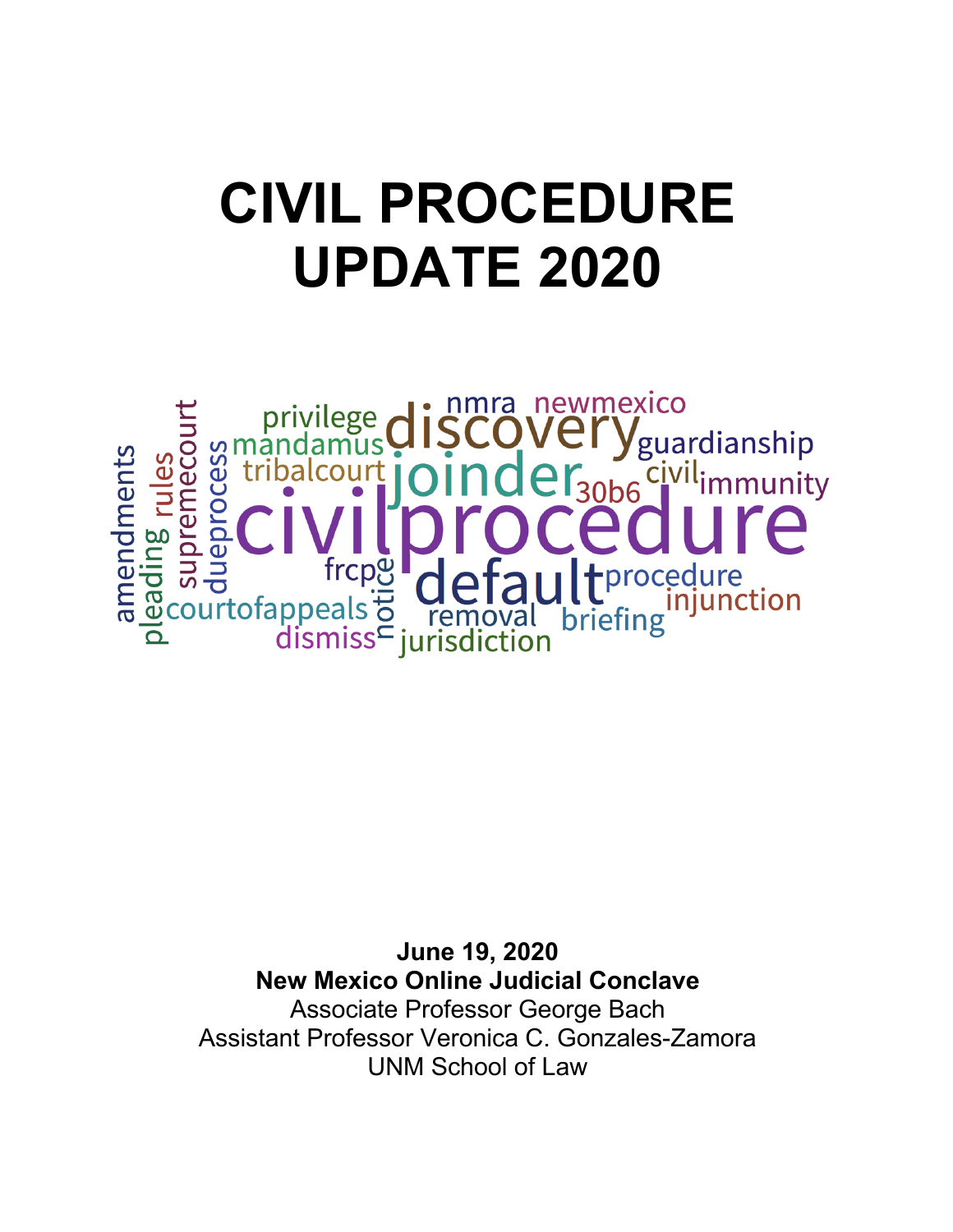## **CIVIL PROCEDURE UPDATE 2020** PRESENTER BIOGRAPHIES

**George Bach** teaches constitutional law, evidence, federal jurisdiction, civil procedure, trial practice, and clinic.

During and after law school, Bach worked for K. Lee Peifer litigating in civil rights, unionside labor law and employee-side employment law. In 2005, Bach became the first staff attorney at the American Civil Liberties Union of New Mexico, where he litigated a wide variety of civil rights cases in state and federal courts. In 2009, he teamed up with Matthew L. Garcia and formed the firm of Bach & Garcia. He also worked as an attorney at Garcia Ives Nowara.

A former president of the New Mexico Lesbian and Gay Lawyers Association, Bach was honored with a Santa Fe Human Rights Alliance "Treasure" Award in 2007 for his work in the LGBT community. In 2009, U.S. Rep. Martin Heinrich nominated him to the New Mexico State Advisory Committee to the U.S. Commission on Civil Rights. Bach serves as a volunteer member of the American Civil Liberties Union of New Mexico's legal panel and on the board of directors for Enlace Comunitario.

**Veronica C. Gonzales-Zamora**, an Assistant Professor at the University of New Mexico School of Law, teaches civil procedure, ethics, poverty law, and appellate decision-making. She previously taught in the Southwest Indian Law Clinic.

During law school, Gonzales-Zamora worked at the Institute of Public Law; clerked at local law firms Freedman Boyd Hollander Goldberg Urias & Ward PA and SaucedoChavez PC; and externed for the late Justice C.W. Daniels. Since graduating, she clerked for New Mexico Supreme Court Justice P. Jimenez Maes (ret.) and for New Mexico Court of Appeals Judge E. Kihne and then-Chief Judge M. Zamora (ret.). She subsequently worked on complex litigation at David Walther Law and Brownstein Hyatt Farber Schreck as a litigation associate.

Gonzales-Zamora currently serves on the NM Chapter of the Federal Bar Association Board and is the current and founding chair of the Solare Collegiate Charter School Governing Board. She previously served as an Executive Member of the NM Hispanic Bar Association. Gonzales-Zamora is a member of the Volunteer Attorney Panel for the New Mexico Legal Aid and the ABA's freelegalanswers.org initiative in New Mexico.

*Acknowledgements:* The presenters wish to extend their sincerest thanks to **Ernesto A. Longa,** Professor of Law Librarianship, for compiling the case opinions and rule changes, and **Ambrose Kupfer**, law student, for summarizing them before edits by the presenters. All materials included were issued between May 1, 2019 to May 1, 2020.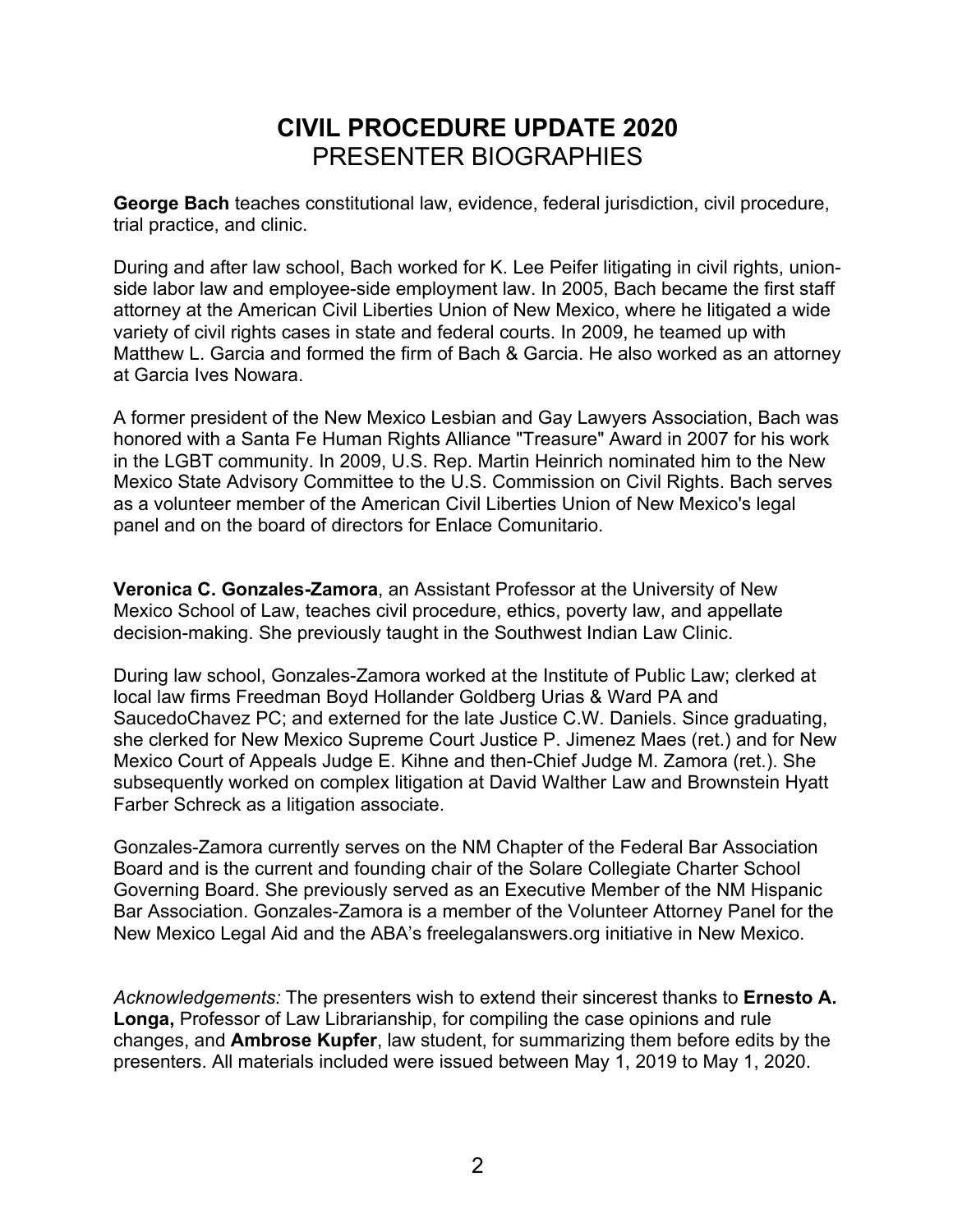## **CIVIL PROCEDURE UPDATE 2020** PRESENTATION OBJECTIVES

- 1. Learn about recent amendments to the state and federal rules of civil procedure.
- 2. Understand the impact of recent federal and state published opinions interpreting and applying the rules of civil procedure.
- 3. Learn trivia about the legal profession, lawyers, or judges.

# PRESENTATION MATERIALS

For the full text of the amendments and proposed amendments noted below, please see attached copies of relevant portions of the state and federal rules.

### New Mexico Rules of Civil Procedure

#### **Rule Changes:**

- 1-007.1(H). Notice of completion of briefing (allowing any party to file notice of completion of briefing instead of just movant)
- 1-055. Default (adding committee commentary requiring attachment of negotiable instrument in non-consumer debt claims unless the party seeking default provides sufficient alternative evidence to demonstrate their right to relief)
- 1-072(N). Disposal of appeals [from magistrate courts in trial de novo cases] (extending deadline from 15 days to 30 days for court to issue mandate disposing of appeal after triggering events)
- 1-079.1. Public inspection and sealing of court records; guardianship and conservatorship proceedings (clarifying framework for who may access court records that are otherwise sealed in guardianship and conservatorship proceeding based on 2019 amendments to Uniform Probate Code; deleting committee commentary)
- 1-088.1(D). Notice of reassignment (requiring notice of reassignment of cases in state bar website for 4 weeks and 2 bi-weekly bar bulletins, previously 4 weekly bar bulletins)
- 1-142. Guardianship and conservatorship proceedings; proof of certification of professional guardians and conservators (new rule establishing certification, duties, and definitions for professional guardians/conservators)
- 1-143. Guardianship and conservatorship proceedings; appointment of visitor, qualified health care professional, and guardian ad litem; timing and review of reports (new rule defining reporting requirement of guardians and health care providers and providing process for appointment of guardians)
- 2-103. Rules and forms (allowing the chief district court judge in the judicial district of a magistrate court to make changes to rules prescribed by Administrative Office of the Courts; noting that forms are approved by Supreme court and local forms are approved by chief district court judge)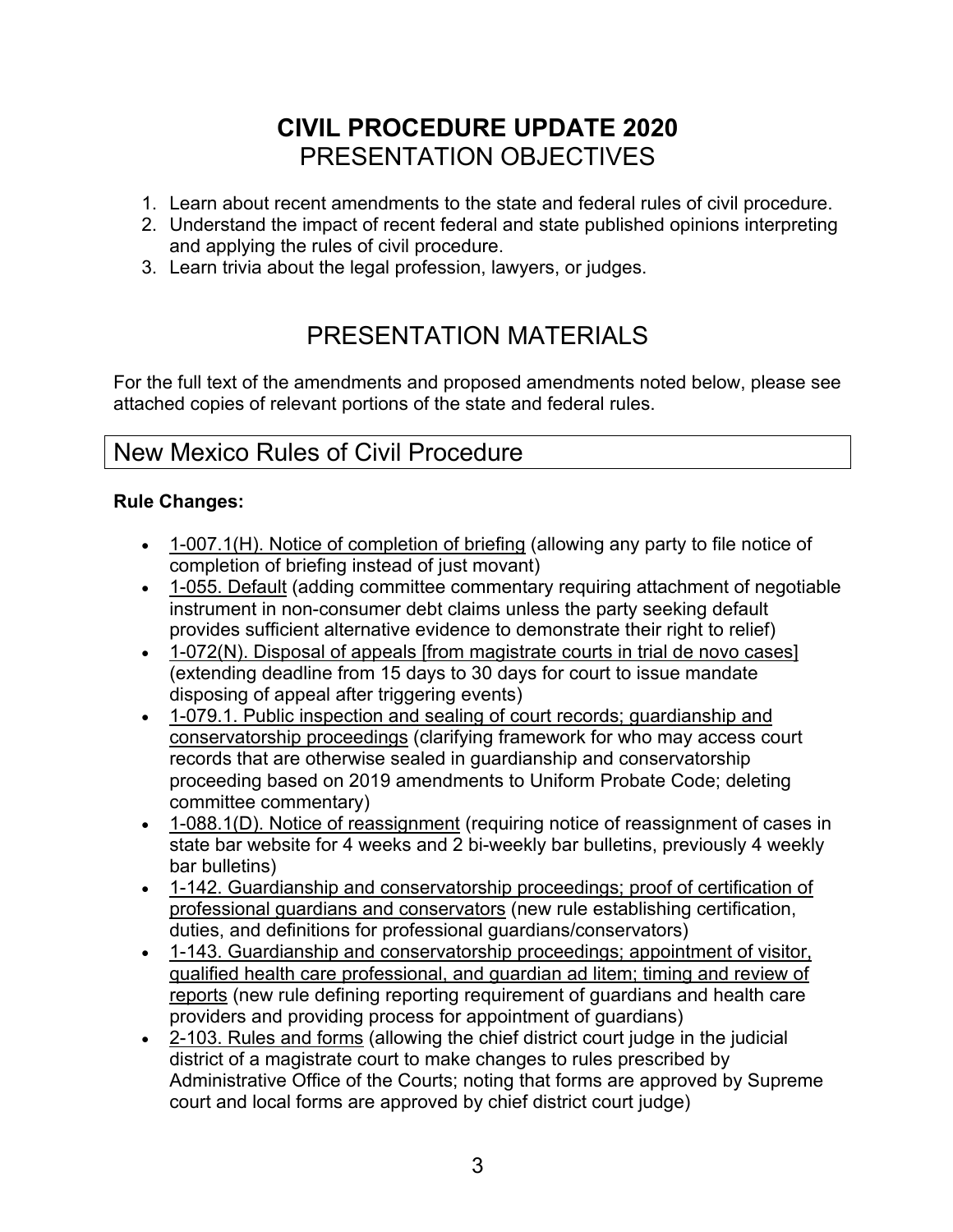#### *Proposed* **Rule Changes:**

- 1-030. Depositions upon oral examinations (adding committee commentary to clarify attendance at a deposition by other potential deponents in a case)
- 1-045. Subpoena (updating requirements for objecting and responding to information sought via a subpoena); *see also* 2-502 and 3-502
- 2-201(E). [Commencement of] Consumer debt claims (adding definition of consumer debt claims, which excludes foreclosure, and requiring that original or copy of the instrument referred to in the pleadings be served with the filing absent excusal by the court on showing of good cause); *see also* 3-201
- 2-401(D). [Parties; capacity in] Consumer debt claims (adding definitions of parties in consumer debt claims and requiring affidavit establishing chain of title where party seeking relief is not the original creditor); *see also* 3-401
- 2-702(A). Failure to respond to summons [in default proceeding] (adding that in consumer debt claims, the court shall determine if a party seeking relief has stated a claim on which relief can be granted, complied with the rules and requirements of Form 4-226 NMRA before granting default); *see also* 3-702
- 2-703(B)(5). Mistakes; inadvertence excusable neglect; fraud, etc. [when seeking relief from judgment or order] (adding that the court may relieve a party from a final judgment on motion and just terms if the reason is failure to comply with consumer debt claim amendments to rules); *see also* 3-704 (adding same *and*  "any other reason")
- Form 4-226. Civil complaint provisions; consumer debt claims (applying minimum pleading assertions to consumer debt claims and adding check boxes for attaching original instrument and disclosing a party is not the original creditor)

## Federal Rules of Civil Procedure

#### **Rule Changes:**

• None.

#### *Proposed* **Rule Changes:**

- Rule 7.1(a). Who Must File; Contents [of a Disclosure Statement] (applying disclosure of stock requirement to nongovernmental corporations seeking to intervene; adding required disclosure of names and citizenship of every party in an action in which jurisdiction is based on diversity)
- Rule 30(b)(6). Notice or Subpoena Directed to an Organization [Depositions by Oral Examination] (adding that before or promptly after subpoena is served, the serving party and the organization have a duty confer in good faith about the matters for examination; adding a duty of the organization to designate each person who will testify)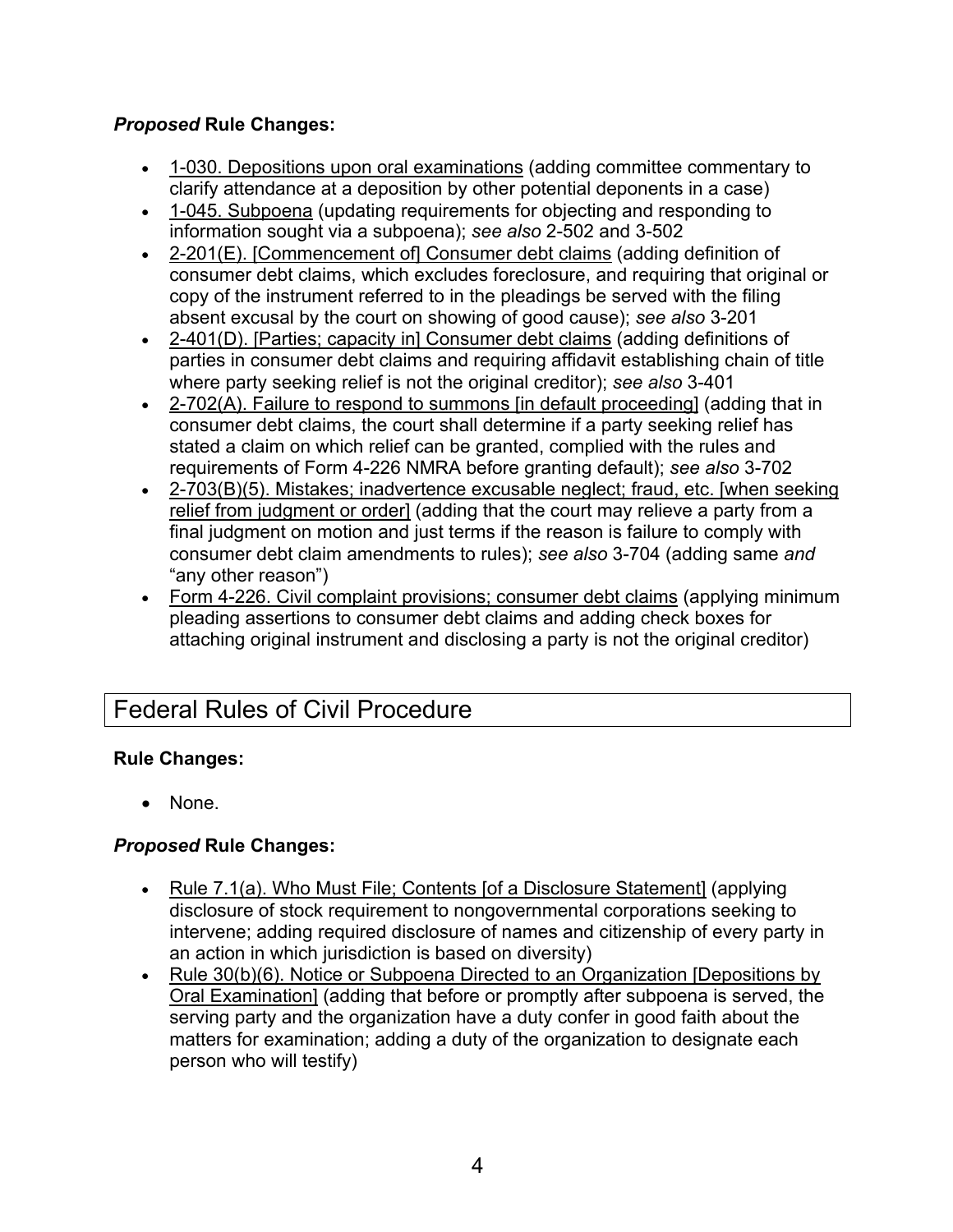# **DISMISSAL; SOVEREIGNTY; JOINDER OF PARTY**

#### *Mendoza v. Isleta Resort and Casino*, 2020-NMSC-006, 460 P.3d 467

Plaintiff (Worker) filed a workers' compensation claim with the New Mexico Workers' Compensation Administration (WCA) after she suffered an on-the-job injury at Isleta Resort & Casino. Because Worker's injury occurred within the Pueblo's sovereign jurisdiction, the WCA dismissed Worker's claim for lack of jurisdiction, referencing the Pueblo's tribal sovereign immunity. The New Mexico Court of appeals reversed and remanded to the WCA. The New Mexico Supreme Court granted certiorari and reversed the Court of Appeals in its entirety, affirming dismissal of Worker's claim by the WCA.

First, the Court held that the Pueblo of Isleta, in entering the 2015 Indian Gaming Compact (Compact), did not expressly and unequivocally waive its tribal sovereign immunity to permit jurisdiction shifting of workers' compensation claims originating on tribal land to the WCA, NMSA 1978, § 11-13-app. (2015). *See Gallegos v. Pueblo of Tesuque*, 2002-NMSC-012, ¶ 7, 132 N.M. 207, 46 P.3d 668. Similarly, Congress had not expressly abrogated tribal sovereign immunity though legislation. *See Michigan v. Bay Mills Indian Cmty*, 572 U.S. 782, 790 (2014).

Second, the Court held that Worker, as a non-party to the Compact, could not challenge the Pueblo's compliance with the terms of the Compact because there is no private right of action for Worker to enforce Compacts. *See, e.g., Antonio v. Inn of the Mountain Gods Resort*, 2010-NMCA-077, ¶ 18, 148 N.M. 858, 242 P.3d 425 ("[E]ven if, as Worker argues, the Tribe did not have a workers' compensation program in place when he was injured, the Compact still does not provide a private right of action.").

Finally, the Court held that Isleta Casino, an entity of the Pueblo of Isleta, is an indispensable party to a lawsuit against its workers' compensation insurers because its interests could be affected absent its joinder and sovereign immunity protects it from litigating in state court. Thus, dismissal of Worker's claim was appropriate. *See Gallegos*, 2002-NMSC-012, ¶ 39.

## **WRIT OF MANDAMUS**

#### *State v. Oliver*, 2020-NMSC-002, 456 P.3d 1065

Legislators sought to effectuate intended "staggered" election and "leveled" ballot goal by sponsoring a bill to extend the terms of certain public offices. Petitioners represented "officers who would be affected the election deferral provisions… [such as] district attorneys, district and metropolitan judges, and county public offers," in seeking a writ of mandamus "challenging the constitutionality of House Bill 407 (HB 407), 54th Leg., 1st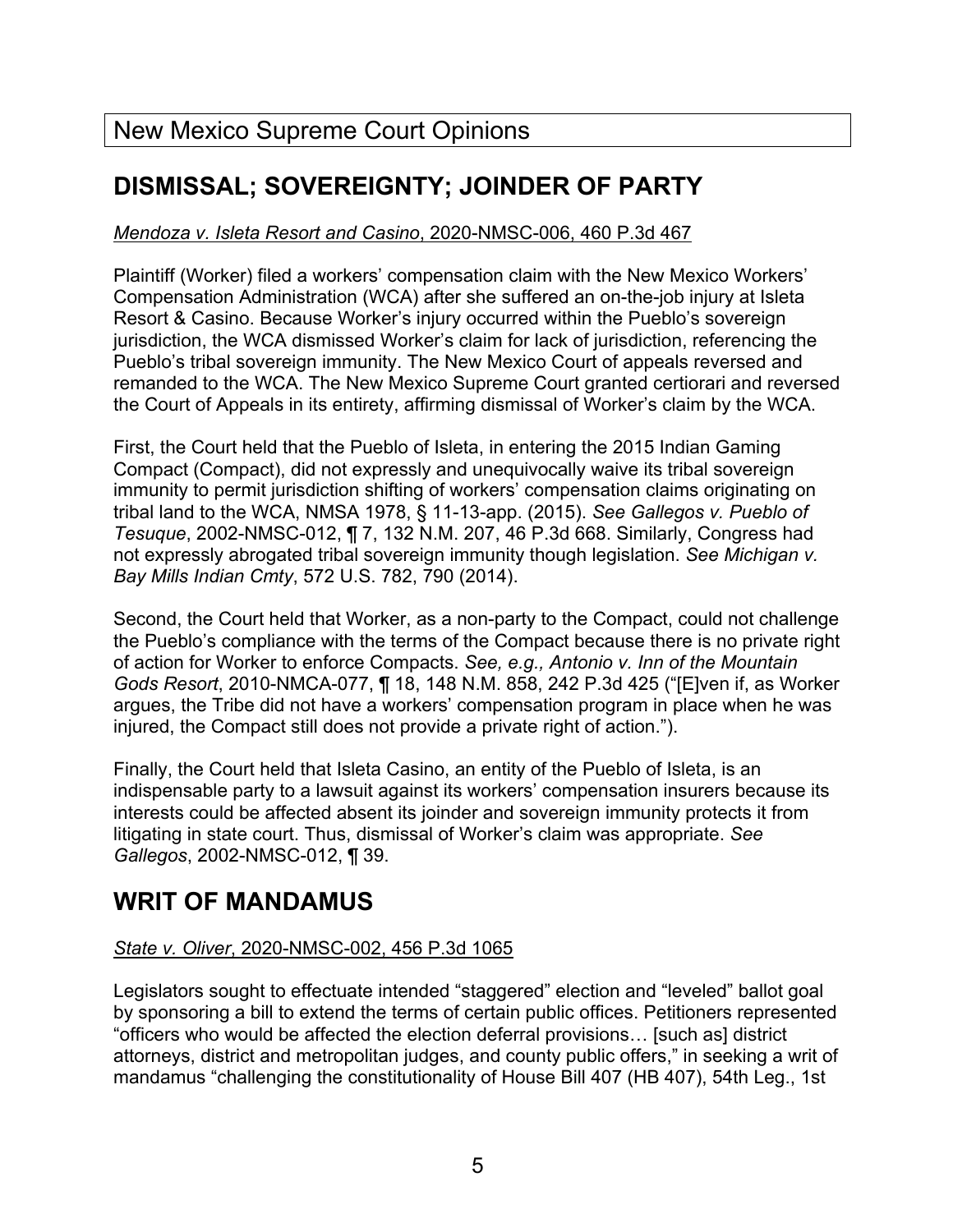Sess. (N.M. 2019) to the extent it postpones the times of election and extends the [constitutionally-mandated] terms of certain public offices."

First, noting "the legal nature and public importance of the election issues raised herein, the need for expeditious resolution of those issues in the face of stringent ballot access requirements, and the unavailability of an adequate alternate remedy," the Court concluded that the use of the prohibitory mandamus was appropriate in this matter.

Second, the Court narrowed the substantive issue to "whether the challenged provisions of HB 407, in delaying Petitioners' election cycles and extending—either expressly or, in the case of the office of the district attorney, by necessary implication—their term limits, exceeded the Legislature's authority." The Court recognized: "No New Mexico case has dealt with this type of statute, and the out-of-state decisions on the subject yield no firm rule." The Court rejected the Legislatures arguments that it should apply the approaches in *State ex rel. Martin v. Preston*, 385 S.E.2d 473 (N.C. 1989), and *Murray v. Payne*, 21 P.2d 333 (Kan. 1933), which reviewed and upheld deferral statutes as constitutional because the terms were not extended and intervals were added between the end of one term and beginning of another, respectively.

Rather, the Court held that the unambiguous terms of HB 407 "expressly extended the terms of office of certain district and metropolitan court judgeships, *see* 2019 N.M. Laws, ch. 212, §§ 279 to -80, and authorized the Secretary to 'provide for an extended term to the general election in 2022 or 2024' of certain county offices. *Id.* § 281." This was an impermissible alteration of the constitutionally prescribed terms of office of the Petitioners, notwithstanding that the "Legislature is vested with broad authority to regulate the timing, process, and conduct of elections" in N.M. Const. art. VII, §1(B)). The Court issued the writs of mandamus directing the Secretary of State to refrain from implementing the challenged provisions.

## New Mexico Court of Appeals Opinions

# **ARBITRATION**

#### *Rogers v. Red Boots Investments, L.P.,* Nos. A-1-CA-36308 & A-1-CA-36309 (N.M. Ct. App. Dec. 24, 2019) (slip op.)

Bill and Karen Rogers divorced and formed Red Boots to distribute their assets. Much of the property involved in the dispute was located in New Mexico and owned by RSF Land and Cattle Company, LLC (RSF), for which Bill Rogers served as managing member and Smoak served as president. The Settlement Agreement designated a preference of Smoak as the arbitrator and noted in the Settlement Agreement that Smoak disclosed his role as the president and a member of RSF, and that because Bill Rogers was the managing member of RSF, Smoak "may have an interest in the resolution of the disputes between the Parties and may be susceptible to influence by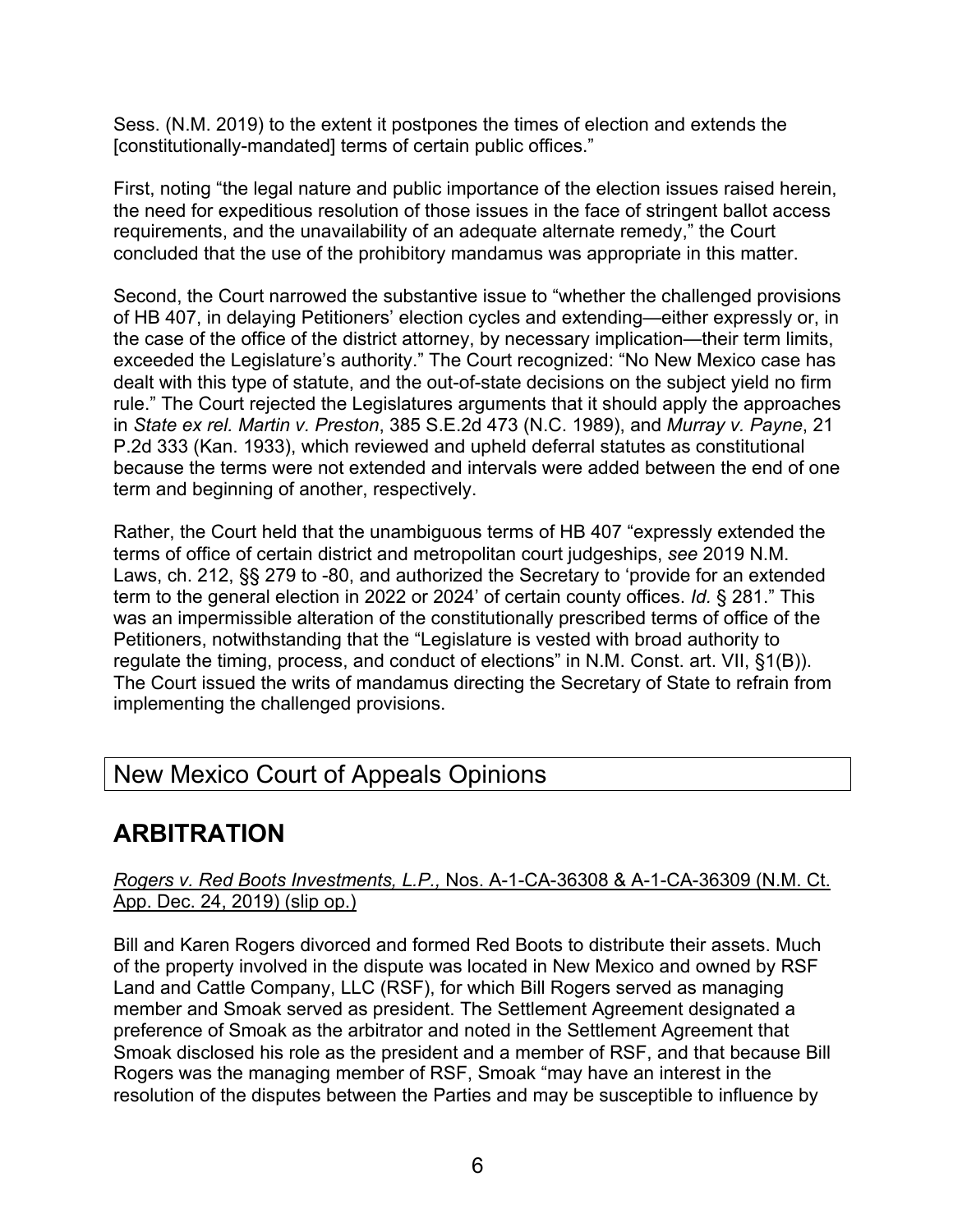[Husband]." Smoak acted as the arbitrator and the parties came to a settlement, which was confirmed by the district court in 2009. Five arbitrations were held and the court concluded that equity demanded Smoak's removal prior to the entry of an award.

The Court of Appeals affirmed. First, it held that the arbitrator Smoak has the right to appeal the district court orders removing him from arbitration and vacating his award of attorney's fees and costs. *See* NMSA 1978, Section 39-3-2 (1966) (allowing a right of appeal to 'any aggrieved party' by a district court's decision, order, or judgment).

Second, the district court correctly vacated Smoak's arbitration award for "evident partiality" under the New Mexico Uniform Arbitration Act, NMSA 1978, §§ 44-7A-1 to -32 (2001) (NMUAA). The Court held that the standard adopted by the Fourth Circuit's was most persuasive: "[t]o demonstrate evident partiality . . . , the party seeking [vacatur] has the burden of proving that a reasonable person would have to conclude that an arbitrator was partial to the other party to the arbitration." *Consol. Coal Co. v. Local1643, United Mine Workers of Am.*, 48 F.3d 1125, 129 (4th Cir, 1995) (noting that this reasonable person standard "requires a showing of something more than the appearance of bias, but not the insurmountable standard of proof of actual bias."). Here, the district court finding of evident partiality was not in err due to evidence from which a reasonable person would have to conclude that Smoak was partial and had improper motives in favor of Bill Rogers and against Karen Rogers.

Finally, the Court of Appeals held that the district court's prospective disqualification of Smoak based on its finding of evident partiality was a proper use of equitable authority. The NMUAA did not expressly state or necessarily imply that district courts are prohibited from exercising equitable authority to prospectively disqualify arbitrators.

## **DISMISSAL; RELIEF FROM JUDGMENT DUE TO MISTAKE**

#### *Rogers v. Bd. of Cty. Commissioners of Torrance Cty.*, 2020-NMCA-002, 455 P.3d 871

Plaintiff filed a complaint under the New Mexico Tort Claims Act in 2014 in state court and a year later, filed a second lawsuit under Fourth Amendment in federal court based on the same events. Plaintiff's counsel contacted Defendant to report Plaintiff's wish to dismiss the state case without prejudice, which Defendants opposed due to the cost of preparing the go to trial in the state case. Plaintiff's counsel mistakenly filed an opposed motion to dismiss the case *with* prejudice, to which Defendants consented, and the Court granted in 2016. Two months later, Defendants moved for summary judgment in the federal case arguing it should be terminated because the state case had been dismissed with prejudice.

Plaintiff moved under Rule 1-060(B) to re-open the state law claim, arguing that his counsel acted without authorization in unknowingly terminating both state and federal cases, and sought to recharacterize the stipulated order as "without" prejudice. The district court ruled that this was a strategic decision made by Plaintiff's counsel with Plaintiff's consent. The Court of Appeals held that when an attorney "lacks client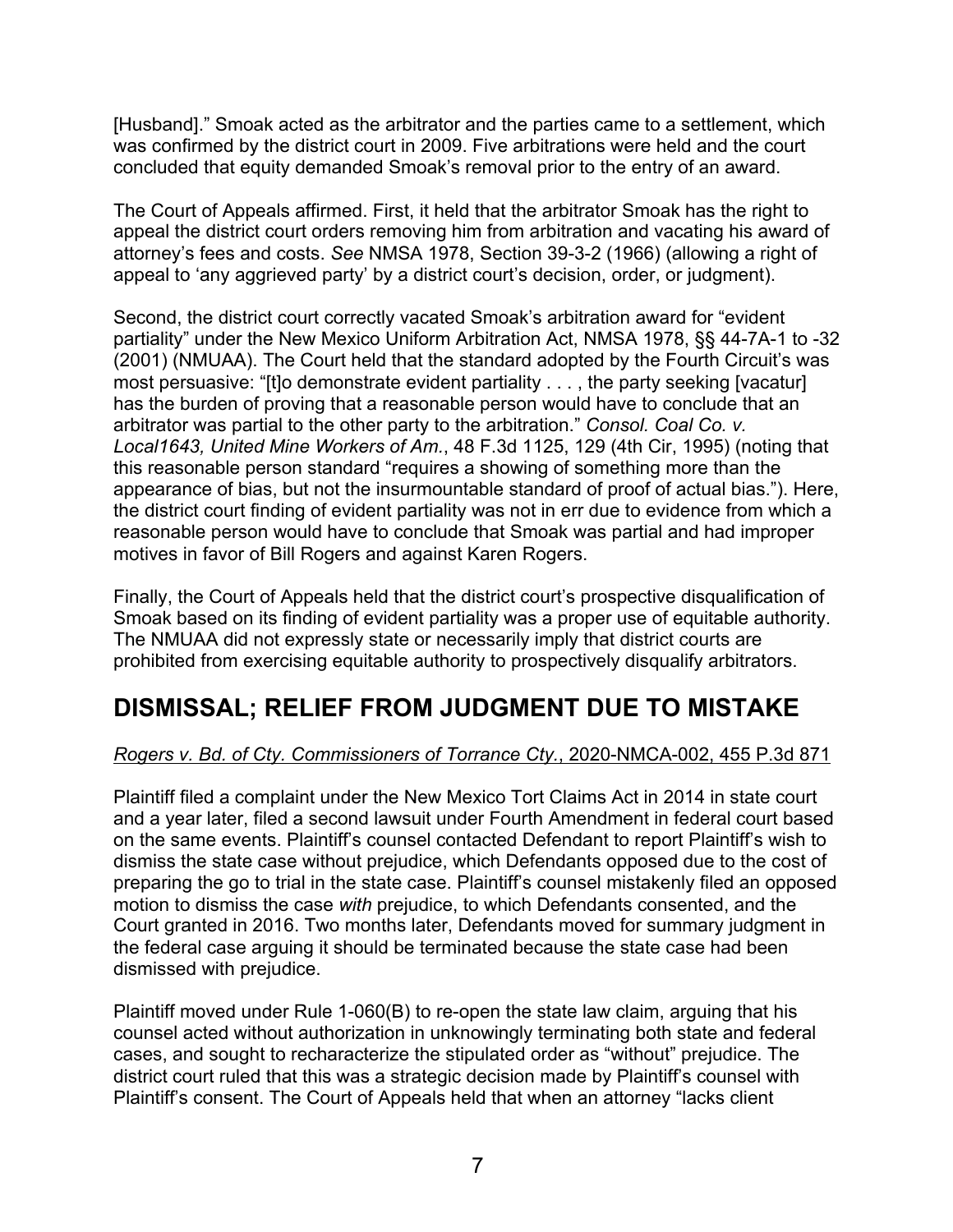authority to dismiss a case with prejudice, yet does so, whether intentionally or inadvertently, in a manner that terminates litigation, that attorney has committed a "mistake" under Rule 1-060(B)(1). In this case, relief from unjust judgment was proper where Plaintiff counsel's unauthorized actions resulted in the permanent preclusion of Plaintiff's claims in a separate but related cause of action.

# **DISMISSAL; FAILURE TO PROSECUTE**

#### *Rodriguez as Next Friend of Rodarte v. Sanchez*, 2019-NMCA-065, 451 P.3d 105

In 2012, Plaintiff sued Defendant for legal malpractice. On June 25, 2015, the district court dismissed the action without prejudice for failure to prosecute under Rule 1- 041(E)(2). The same day Plaintiff moved to reinstate the case, which the district court granted on July 8, 2015. Then on July 10, 2015, Defendant moved to dismiss with prejudice under Rule 1-041(E)(1) arguing that Plaintiff had taken no significant action to bring the action to a conclusion. Plaintiff responded and the day after, requested a scheduling conference hearing. The district court denied Defendant's motion to dismiss. The following month on September 9, 2015, the court entered a joint Rule 1-016(B) scheduling order agreed to by the parties.

On October 9, 2015, Defendant filed a motion to reconsider the district court's denial of his motion to dismiss several months earlier. The district court granted it, finding that "Plaintiff took no significant action to prosecute this matter for a two-year period" from June 5, 2013 to July 8, 2015 (the same day it granted the motion to reinstate). Although it had entered the Rule 1-016(B) scheduling order on September 9, 2015, it held that it was not filed until significantly after the Defendant filed the original motion to dismiss in July and was therefore in error. Plaintiff moved to reconsider, arguing that she had sent discovery in April 2013, took depositions in September 2013, filed her preliminary witness and exhibit lists after reinstatement, and complied with the Rule 1-016(B) scheduling order. The district court denied the motion, stating that it would not consider Plaintiff's activities after the Defendant filed the motion to dismiss July 10, 2015.

The Court of Appeals held that the 1990 Amendment to Rule 1-041(E)(1) prohibits a district court from dismissing a party's action or claim on an opposing party's motion to dismiss for failure to prosecute if the party opposing dismissal is in compliance with an order entered under Rule 1-016. "By granting Plaintiff's motion to reinstate and entering a scheduling order contemplated by the rule, the district court—in its discretion effectively curtailed its discretion" unless it first found that Plaintiff was not in compliance with the scheduling order. Despite later expressing that it should not have reinstated the case, "the district court could not un-ring that bell, particularly not when Defendant had not challenged the reinstatement in any way."

# **INJUNCTION; DAMAGES**

*Gaume v. N.M. Interstate Stream Comm'n*, 2019-NMCA-064, 450 P.3d 476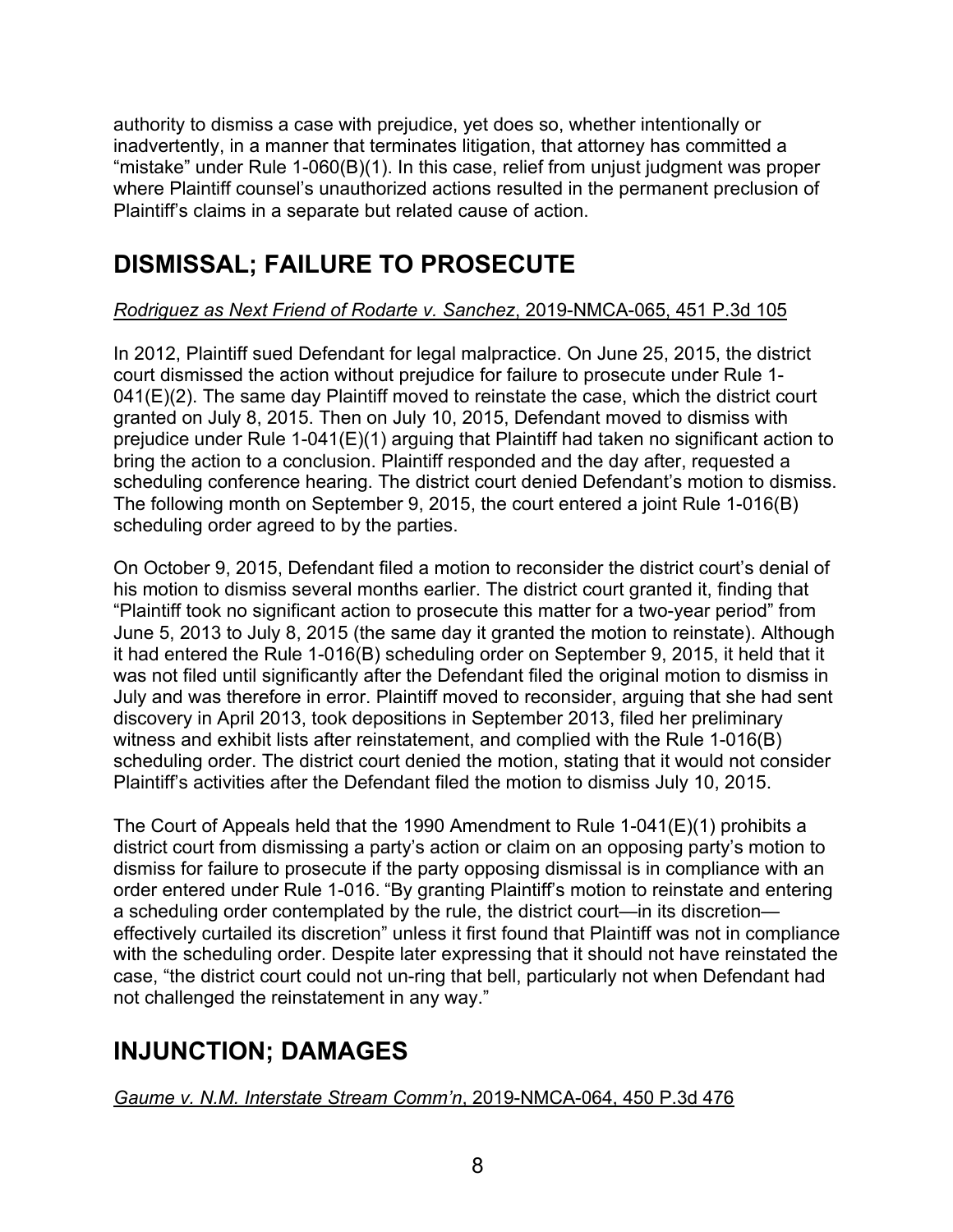Plaintiff filed a complaint against the Defendant alleging 13 different meetings were held privately by the Gila Committee, in violation of the Open Meetings Act, NMSA 1978, §§ 10-15-1 to -4 (OMA). Plaintiff also petitioned for a temporary restraining order (TRO) and preliminary injunction. Plaintiff claimed "there was an immediate risk of harm because the Gila Committee could 'create new policy regarding proposals considered under the [Arizona Water Settlement Act],' which could lead to the improper spending of state and federal funds," and that Defendant should similarly be enjoined. The district court granted the TRO ex parte without a hearing. Defendant moved to dissolve the TRO, requesting that the district court require Plaintiff to post a one million-dollar bond to compensate Defendant for costs and damages for the wrongfully granted TRO under Rule 1-066(C). Defendant argued the injunction bond was necessary because the TRO could prevent the state from obtaining approximately \$62 million in federal funding. Plaintiff then voluntarily dismissed his petition for a preliminary and permanent injunction after indicating that it could only afford a \$500 bond, which the district court said was insufficient.

Both parties moved for summary judgment on the merits of the OMA claims. The district court granted partial summary judgment to Defendants and partial summary judgment to Plaintiffs on the claims that the Defendant had violated the OMA through approval of two service contracts. But, the district court ruled it would not award Defendant any attorney's fees for its successful defense of the majority of Plaintiff's claims because although the Plaintiff brought the action without good grounds to support it, *see* Section 10-15-3(C), the court found that the TRO was overly broad in that it prevented Defendant from performing its lawful duties contrary to law. The court awarded Defendant \$35,752.50 plus gross receipts tax for the portion of attorney fees related to seeking to dissolve the TRO.

On appeal, the New Mexico Court of Appeals held that the district court had no authority to grant damages (attorney fees) to a wrongfully enjoined Defendant when it did not require Plaintiff to post an injunction bond under Rule 1-066(C) NMRA. Rather, the Court held, "the wrongfully enjoined defendants' only remedy is to pursue an independent action for malicious abuse of process." The Court of Appeals reversed the district court order granting attorney fees to Defendant.

# **RES JUDICATA**

#### *Sandel v. Sandel*, No. A-1-CA-36397, 2020 WL 522212 (N.M. Ct. App. Jan, 20, 2020) (slip op.)

Defendant and his wife executed a trust in 1974. After Mrs. Sandel's death, Defendant, as representative of her estate, informally probated her estate in 2002. Plaintiff sued Defendant in both his personal capacity and as representative of the estate in federal court for breach of contract, conversion, and fraud. Plaintiff argued that when he and his siblings turned 35 years old, they were supposed to be able to demand their share of the trust's principle. The trust was amended in 1995 and 2001 which abolished this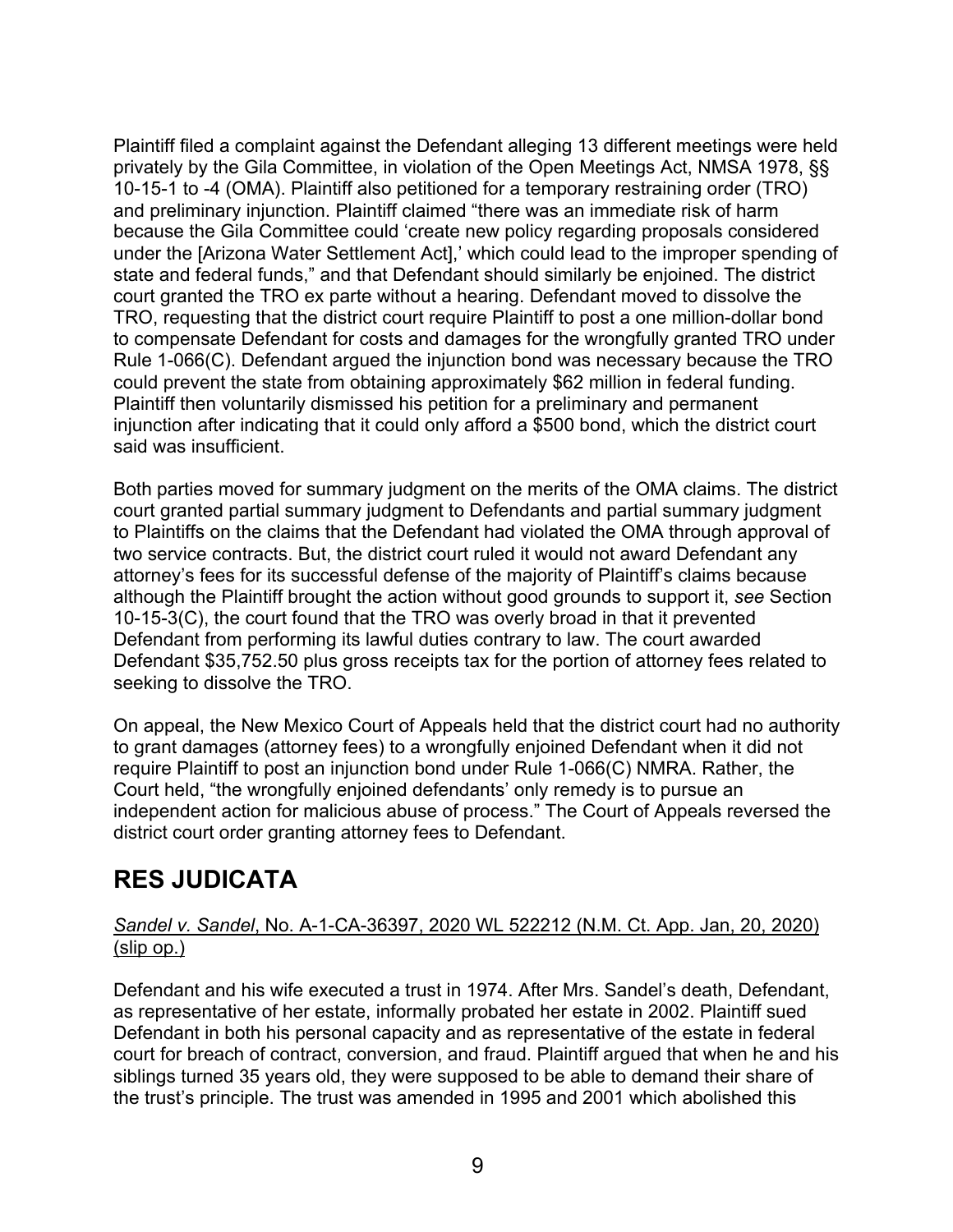right, but a handwriting expert for Plaintiff found that the signatures on Mrs. Sandel's behalf had been forged. Defendant moved for a judgment on the pleadings, which the district court granted, finding that Plaintiff's claims were foreclosed by *Wilson v. Fritschy*, 2002-NMCA-105, 132 N.M. 785 (requiring that interference with inheritance claims be challenged in probate rather than thru tort claims).

Plaintiff then brought suit in state court for fraud breach of trust and tortious interference with an expected inheritance. Defendant moved to dismiss arguing that res judicata and the statutes of limitation in NMSA 1978, Section 46A-6-604(A) (2007) barred Plaintiff's claims. Treating the motion to dismiss as a motion for summary judgment (due to the addition of exhibits), the district court ruled that Plaintiff was collaterally estopped and the statute of limitations had run.

On appeal, the Court of Appeals held that Plaintiff's claims were barred by res judicata, not collateral estoppel because the "new" claims in the state lawsuit arose out of the same cause of action (nucleus of operative facts) as the federal suit, and were therefore precluded. In addition, the Court held that Plaintiff's claims were barred by the statute of limitations because Plaintiff "knew or with reasonable diligence should have known of Defendant's purported forgeries in 2009." *See Yurcic v. City of Gallup*, 2013-NMCA-039, ¶ 9, 298 P.3d 500 (ruling that if a reasonable person in the plaintiff's position would have made an inquiry leading to the discovery of the fraud, then the plaintiff is said to be on "inquiry notice" and deemed to have "discovered" the cause of action for purposes of accrual). Finally, Plaintiff failed to meet the elements of collateral estoppel because he failed to show that the Defendant's conduct caused Plaintiff to refrain from filing his claim within two years of discovering the alleged fraud.

# **REVIVAL; JUDGMENT**

#### *Cadle Co. v. Seavall*, 2019-NMCA-062, 450 P.3d 471

In 1987, Defendant entered a stipulated judgment with Sandia Federal Savings and Loan Association against Defendant for \$36,388.12. The 1987 Judgment was eventually transferred to Plaintiff , who filed suit on the 1987 Judgment in June of 2001. The district court entered judgment in Plaintiff's favor in June 2002. Subsequently, Plaintiff filed suit on the 2002 Judgment in 2009, and the district court entered judgment in the Plaintiff's favor in September of 2009. Subsequently, in 2016, Plaintiff filed a complaint seeking to enforce the 2009 judgment and an additional award of \$136,876.03 in interest.

Defendant moved for summary judgment arguing that the statute of limitations barred any revival of the 2016 action and in the alternative, a motion to dismiss. The district court granted summary judgment in Defendant's favor, concluding that the 2009 Judgment, upon which Plaintiff was suing, was founded on the 2002 Judgment, which was founded on the 1987 Judgment. The district court found that the 2016 suit was barred under Section 37-1-2 as it was " an action to revive a judgment" and was filed 29 years after the 1987 judgment was rendered, which exceeded the 14-year time limit.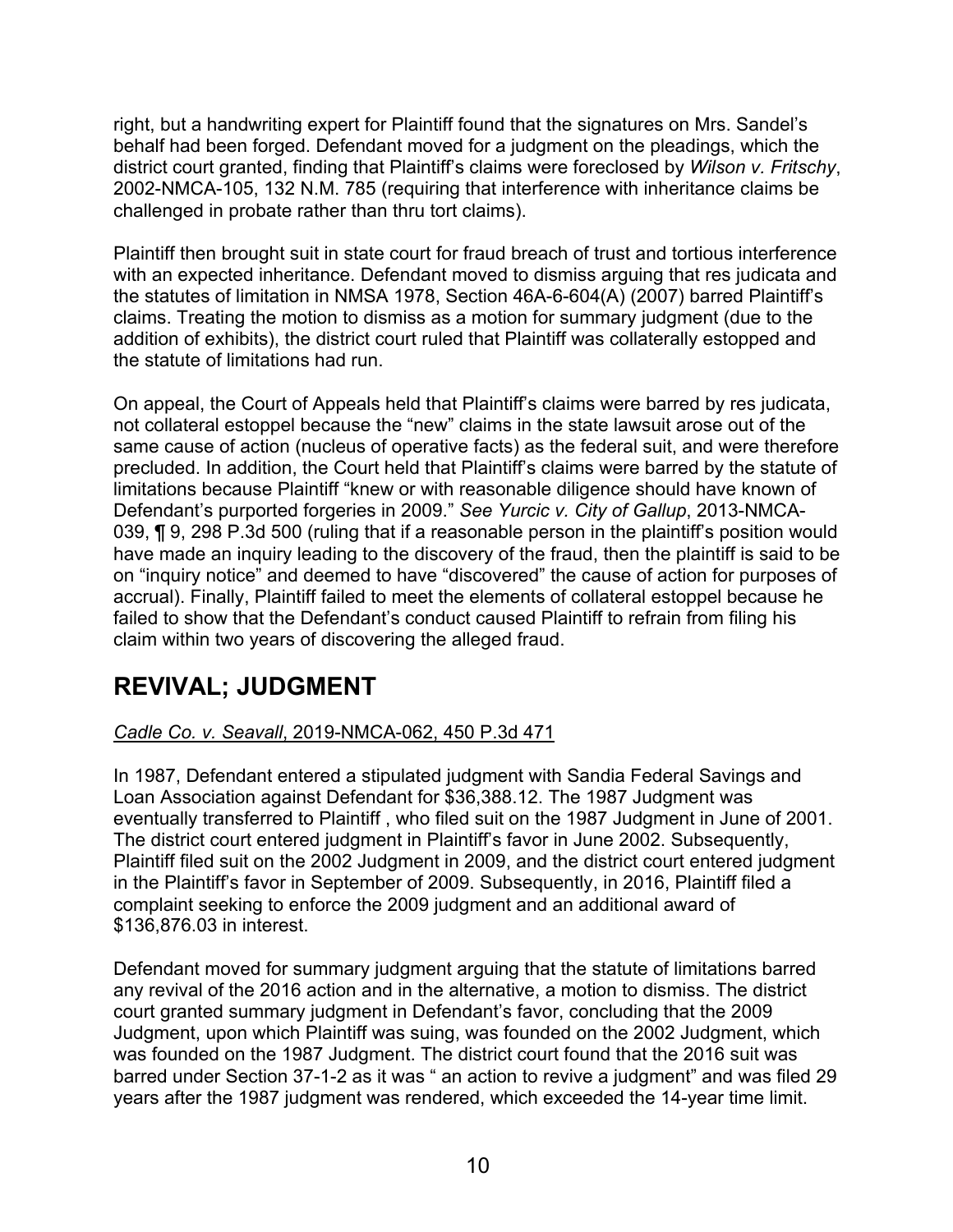The Court of Appeals reversed, holding that Plaintiff-creditor's 2016 lawsuit was an action on the 2009 Judgment (not revival of the 1987 Judgment) and thus not barred under the 14-year statute of limitations in Section 37-1-2. The Court explained, "a revival seeks to ensure the vitality of an existing judgment while an action on a judgment seeks an entirely new judgment." Each of the prior actions resulted in a new judgment, from which the statute of limitations period started anew. The Court qualified its holding in stating: "To the extent our holding – mandated by a lack of statutory abrogation of the common law action on a judgment – has the potential to extend the life of an original judgment in perpetuity, it is for the Legislature, not this Court to determine when, if ever, the common law action on a judgment is no longer permissible under New Mexico law."

## **SOVEREIGN IMMUNITY; WRIT OF ERROR**

#### *Salehpoor v. N.M. Institute of Mining & Tech.*, 2019-NMCA-046, 447 P.3d 1169

Plaintiff was employed as a tenure track professor under a series of one-year contracts and after four years, Plaintiff was informed that his contract would not be renewed by Defendant. Plaintiff commenced this wrongful termination lawsuit alleging that Defendant had breached their contract by wrongfully terminating him in violation of "the total employment agreement." *See generally Garcia v. Middle Rio Grande Conservancy Dist.*, 1996-NMSC-029, 121 N.M. 728, 918 P.2d 7. Defendant moved for summary judgment arguing that the claim was time-barred for not brining within two years of accrual under Section 37-1-23(B) and that it was not based on a valid written contract. The district court denied the motion and the court granted Defendant's petition for a writ of error pursuant to Rule 12-503 to review a nonfinal order.

The Court of Appeals affirmed the district court's denial, holding that Plaintiff's action accrued when his employment was terminated however, the Defendant did not fail to perform its obligations under any implied agreement by providing Plaintiff a notice of non-renewal, and the district court correctly concluded the purported implied agreement was not authentic based on distinctive characteristics.

## **VENUE; JOINDER OF PARTIES**

#### *Kaywal, Inc. v. Avangrid Renewables, LLC*, No. A-1-CA-37664, 2019 WL 6485167 (N.M. Ct. App. Nov. 25, 2019) (slip op.)

Defendants, private companies in the wind energy business, contracted with the Commissioner of Public Lands to acquire a "wind lease" on state land. According to Plaintiff's complaint, Defendants attempted to obtain easements and licenses from Plaintiff to access the leased land via Plaintiff's land to the east of the leased parcel, which Plaintiff did not grant. Defendants obtained a Right of Entry permit from the Commissioner to obtain access to their leased parcel, which Plaintiff's argue caused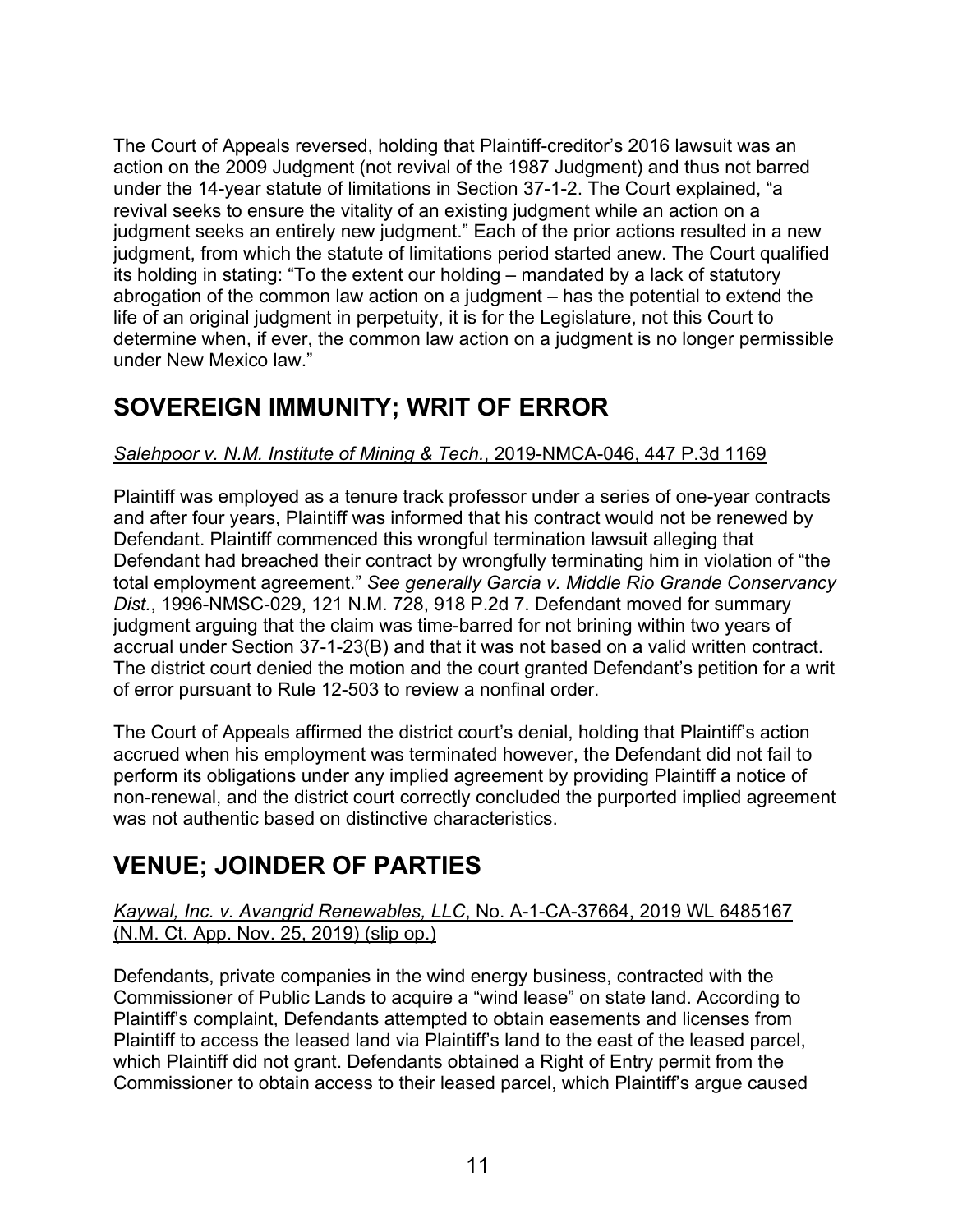them to trespass across Plaintiff's private land. Plaintiff filed a complaint for trespass and nuisance in Chaves County, where Plaintiff's principal place of business is located.

Defendant filed a motion to dismiss for improper venue arguing that the action should have been filed in the county where the land was located. Defendant filed a second motion to dismiss for failure to join the Commissioner and Torrance County, allegedly indispensable parties under Rule 1-019 NMRA. The district court denied both motions.

The Court of Appeals granted an interlocutory appeal and affirmed. Regarding venue, the Court held that Plaintiff's second amended complaint, which seeks monetary and injunctive relief for trespass, nuisance, and unjust enrichment, does not have as its object an interest in lands. NMSA 1978, § 38-3-1(D)(1) (1988) (requiring that only actions the object of which are "lands or any interest in lands" must be brought in the county where the land is situated). Since Plaintiff's suit is not to quiet title or restrain Defendants from asserting an interest in land, but to restrain future trespasses on lands to which Plaintiff claims title and right of possession, venue was proper. *See* Section 38- 3-1(C), (E) (trespass actions and actions to recover personal property, both local actions at common law, may be brought as transitory actions *or* in the county where the property at issue is located).

Regarding indispensable parties, the Court of Appeals, engaging in limited review to inquire whether the allegedly indispensable party was prejudiced by the judgment entered in their absence, agreed that the Commissioner and the County are not indispensable parties. There was nothing in the record requiring the conclusion that the Commissioner's participation is necessary as a matter of public interest (such as the relief would preclude continuance of the wind farm project such that the larger purpose of the wind lease would be compromised). As to the County, even if Defendants succeed in using the prescriptive easement affirmative defense as a "shield," such a finding could not be used as a "sword" against Torrance County absent formal acceptance as a public road by the County, *see McGarry v. Scott*, 2003-NMSC-016, ¶ 19, 134 N.M. 32, 72 P.3d 608, or dedication to public use.

## U.S. Supreme Court Opinion

# **REMOVAL**

#### *Roman Catholic Archdiocese of San Juan, Puerto Rico v. Acevedo Feliciano*, 140 S.Ct. 696 (2020)

In 1979, the Office of the Superintendent of Catholic Schools of the Archdiocese of San Juan created a trust to administer a pension plan for employees of Catholic schools. In 2016, active and retired employees of the academies filed complaints alleging that the Trust had terminated the plan, eliminating the employees' pension benefits. The plaintiffs sued in a Puerto Rico court. The matter was then removed to federal court but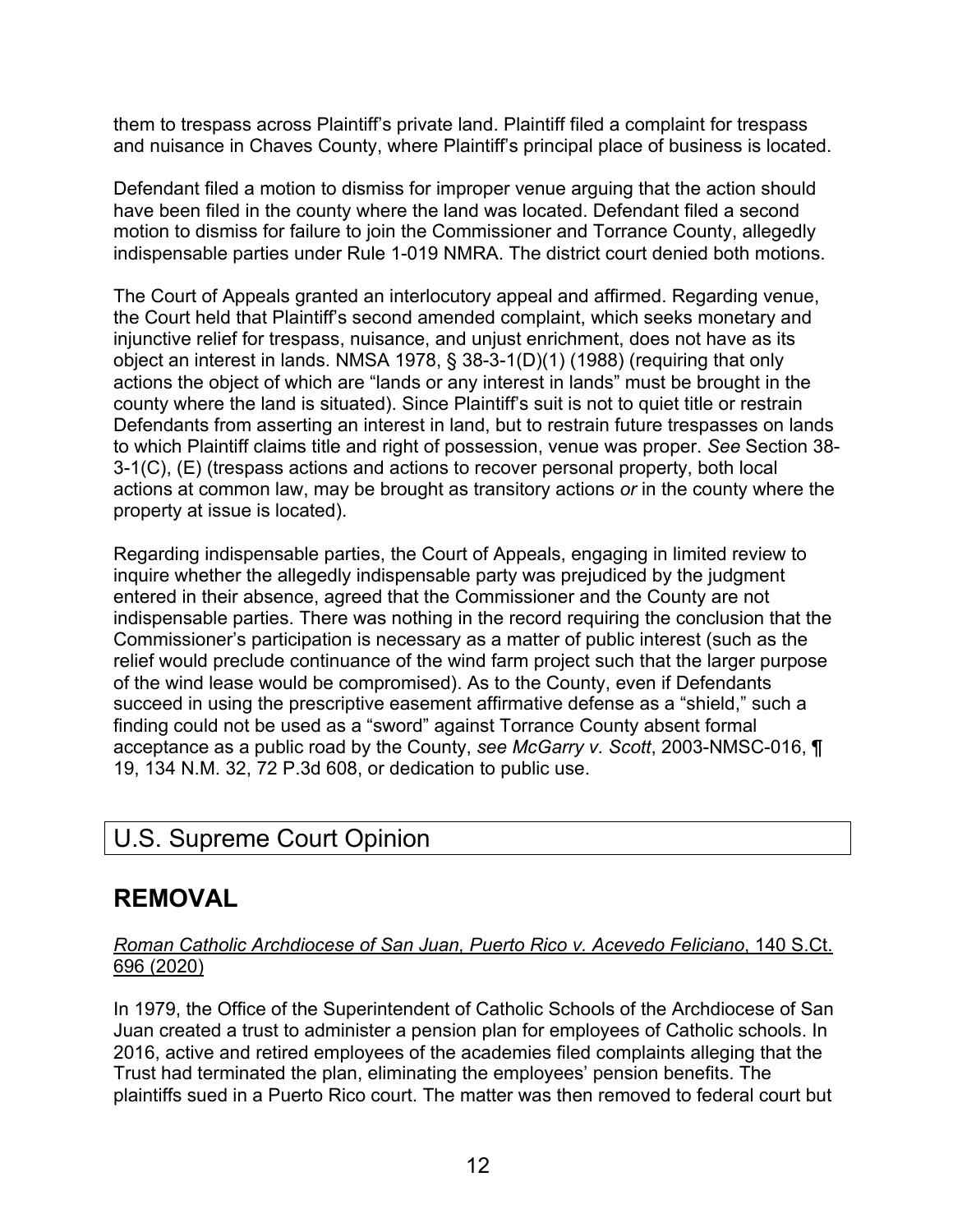the federal court remanded it back to the Puerto Rico Court of First Instance. Prior to the remand, the Court of First Instance ordered the Roman Catholic and Apostolic Church in Puerto Rico to make payments to the employees in accordance with the pension plan. On appeal, the Puerto Rico Court of Appeals reversed, and the Puerto Rico Supreme Court reversed again, reinstating the preliminary injunction requiring Defendants to make payments in accordance with the pension plan.

The U.S. Supreme Court was tasked with considering whether the Puerto Rico Supreme Court had authority to reinstate the preliminary injunction issued by the trial court. The Court held that upon the filing of the notice of removal, the state trial court lost jurisdiction. The state court jurisdiction was restored neither by the Plaintiffarchdiocese filing motions in state court nor by the federal district court's nunc pro tunc order. The Court reasoned that the orders requiring Defendants to make payments were therefore void because at that time, the Court of First Instance had no jurisdiction over the proceeding.

## Supreme Court of the Navajo Nation Opinion

## **TRIBAL LAW**

#### *Henio v. Navajo Nation*, 16 Am. Tribal Law 56 (2019)

A tribal member filed an action for wrongful death against the Navajo Nation which was dismissed for failure to serve notice of the claim by registered mail as required by the Navajo Sovereign Immunity Act, 1 N.N.C. § 555(A). The tribe member filed a second wrongful death action alleging that her mother slipped and fell on a concrete slab outside a building under the Nation's control, which caused her mother to suffer a broken hip and she later died from complications. The tribe member served the summons and complaint on the relevant parties by personal service, rather than registered mail as required by 1 N.N.C. § 555(C). The Nation moved to dismiss for lack of jurisdiction based on the failure to timely serve the Nation's President, Attorney General, and Chief Legislative Counsel by registered mail. The Window Rock District Court granted the motion.

The Supreme Court of the Navajo Nation held that the procedure of the Act requiring service by registered mail is not a jurisdiction condition precedent but rather a procedural mechanism. Personal service, however, "is the method most likely to actually notify the person or entity being served of the suit." Navajo Rules of Civil Procedure. Nav. R. Civ. P. 4(b)(3) (listing personal service first in order of preference, over certified mail and publication). The Court held that personal service, by exceeding the requirement for service by registered mail, fulfilled the requirement of 1 N.N.C. § 555(C) (allowing service on any "officer, employee or agent of the Navajo Nation" to be made "by any means authorized under the rules of the courts of the Navajo Nation.").